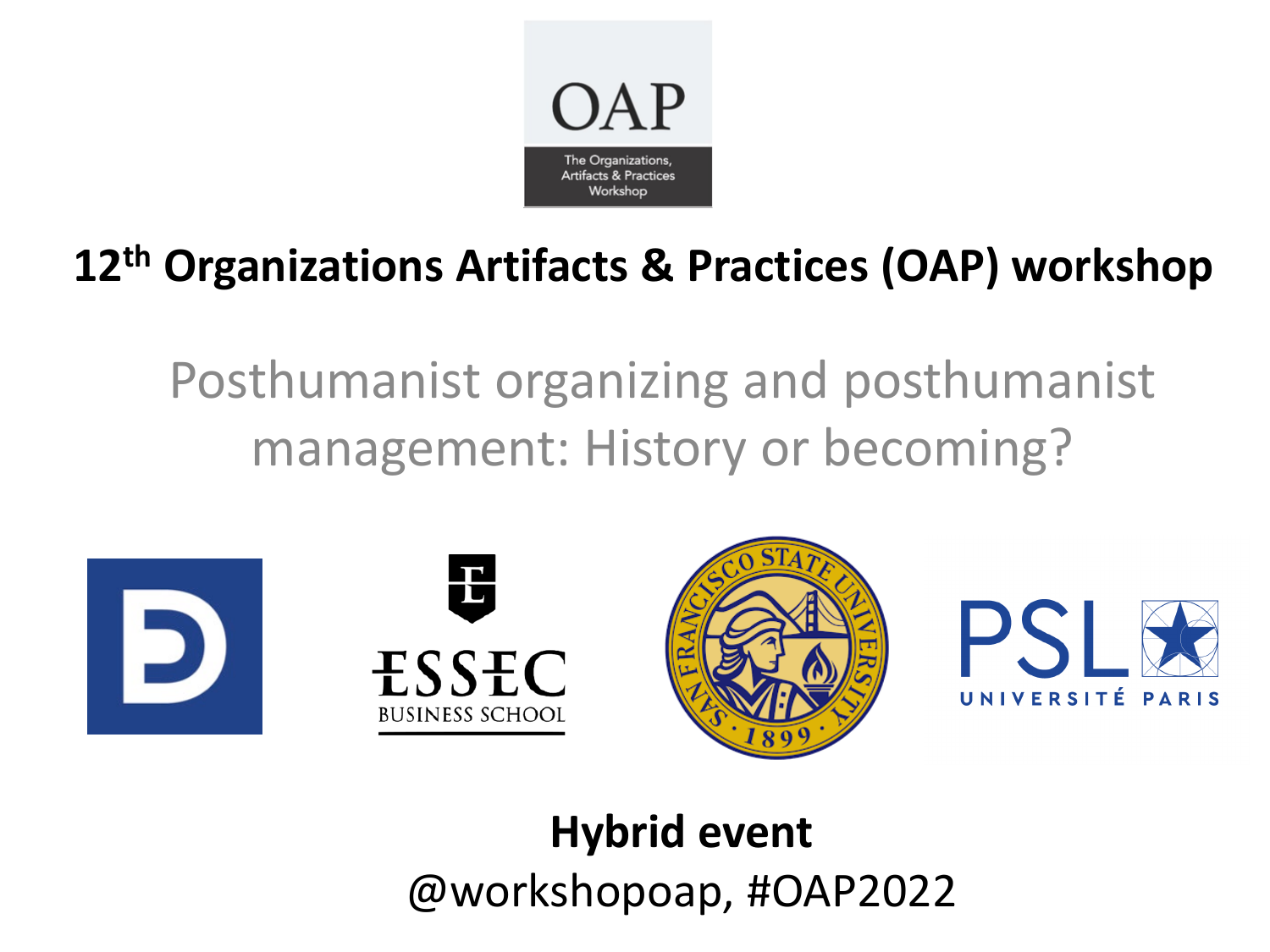

# **KEYNOTE SPEAKERS of #OAP2022** Posthumanist organizing







**Pr Katherine Hayles (Duke University)**

**Pr Francesca Ferrando (NYU)**

**Pr Anand Jayprakash Vaidya (San José State University)**

**Our keynote speakers for the 12th OAP workshop**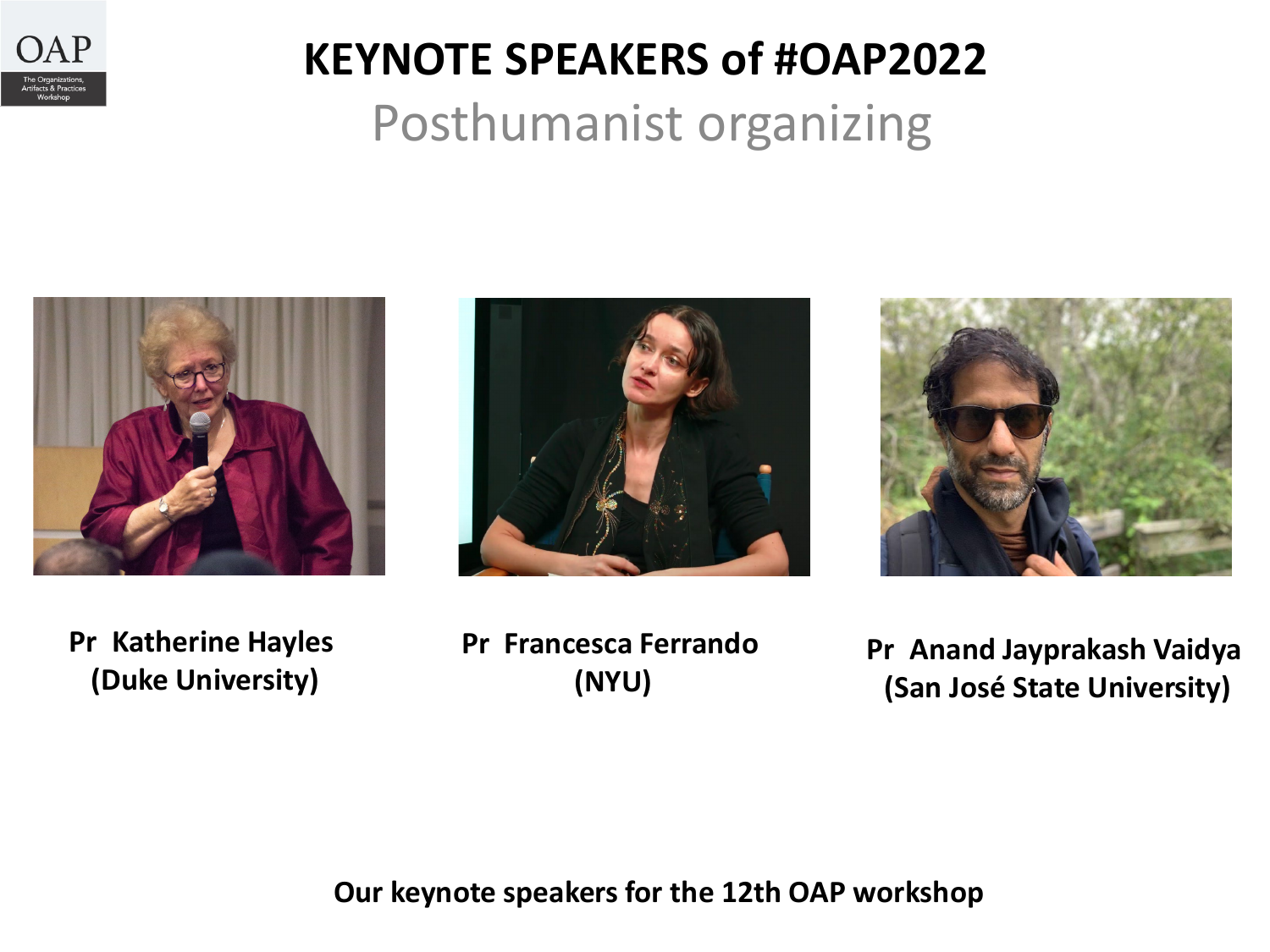

# June 22<sup>nd</sup> 9 AM– 4 PM (local time) – Stanford University *Only onsite (nothing online for this part of OAP)*

8.30-10 AM **Visits of startups and incubators at Stanford University** "The fabric of our posthuman world" Coordination: Nils Baqué and Jacques Bewell (Université Paris Dauphine-PSL)

10.00-11.00 AM Visit of the **SCANCOR**. Discussion with the team. Presentation of SCANCOR's activities

### 11.30 AM – 13.30 PM **Lecture by Pr Hank Greely (Stanford University) at the Law department of Stanford University**

"Legal and social implications of biotechnologies"

Coordination: François-Xavier de Vaujany (Université Paris Dauphine-PSL)

**14.00-16.00 PM** 

**Visit of the campus of Stanford University (including startups and incubators**

Coordination: Juho Lindman (Gothenburg University), Nils Baqué (Université Paris Dauphine-PSL) and Jacques Bewell (Université Paris Dauphine-PSL)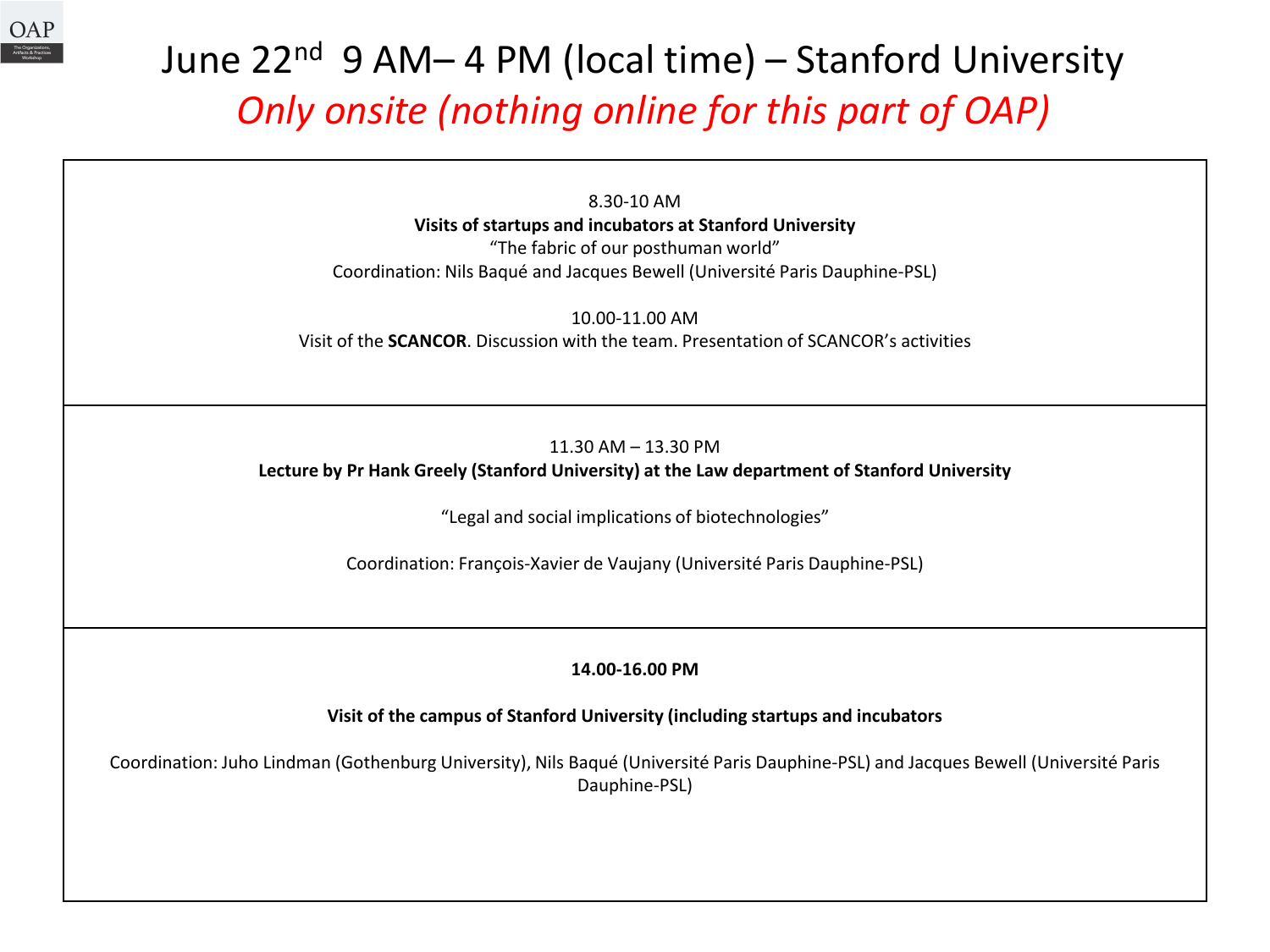

# June 23rd 8.30-AM 14.30 PM (local time) - SFSU

| Organization Studies: an overview"<br>9.30-10.45 AM                                                                                                                                                                                                                            |                                                                                                                                                                                                                                                                                                                                                                                                                        |                                                                                                                                                       |                                                                                                                                                                                                                                                                 |  |  |
|--------------------------------------------------------------------------------------------------------------------------------------------------------------------------------------------------------------------------------------------------------------------------------|------------------------------------------------------------------------------------------------------------------------------------------------------------------------------------------------------------------------------------------------------------------------------------------------------------------------------------------------------------------------------------------------------------------------|-------------------------------------------------------------------------------------------------------------------------------------------------------|-----------------------------------------------------------------------------------------------------------------------------------------------------------------------------------------------------------------------------------------------------------------|--|--|
|                                                                                                                                                                                                                                                                                | STREAMING YOUTUBE - keynote 1 "How we became posthuman", by Katherine Hayles                                                                                                                                                                                                                                                                                                                                           |                                                                                                                                                       |                                                                                                                                                                                                                                                                 |  |  |
| Track 1: 10.45-12.15 AM<br>Metaphysics, time and posthuman<br>organizing (I)<br>Session chair: Roser Pujadas (LSE)                                                                                                                                                             | Track 2: 10.45-12.15 AM<br><b>Metaphysics, time and</b><br>posthuman organizing (II)<br>Session chair: Carlos<br>Montemayor (SJSU)                                                                                                                                                                                                                                                                                     | Track 3: 10h45-12h15<br><b>Mapping and imagining a</b><br>posthuman world<br>Session chair: André Aquino<br>(USP)                                     | Track 4: Track 2: 10.45-<br>12.15 AM<br><b>Digitality &amp; organizing</b><br>Session chair: Pierre<br>Laniray (UPD DRM)                                                                                                                                        |  |  |
| "Taking evolution seriously in studying technology and<br>organizations: "DNA" of organizing as a new theoretical<br>construct", Youngjin Yoo (Case Western Reserve University),<br>Thomas Grisold (University of Liechtenstein), Michael Gau<br>(University of Liechtenstein) | "Cartographies and rhizomes to map<br>"Considering the micro-politics of times and<br>spaces through the re-regulation of work-<br>posthuman work", Angelo<br>the<br>life balance in the context of the "post-<br>Gasparre (University of Genoa) and<br>covid hybrid work", Michel Ajzen (UCL),<br>Luca Pareschi (university of Rome)<br>Stéphanie Coster (UCL), Laurent Taskin<br>(UCL) and Laurianne Terlinden (UCL) |                                                                                                                                                       | "Avoiding Artificial Intelligence<br>biases: a critical perspective on<br>technology design" by Magda<br>Hercheui (University College of<br>and Sam Guerard<br>London)<br>(University College of London)                                                        |  |  |
| "Exploring Temporomateriality in Organization Studies: Marx,<br>Bergson, Whitehead or Foucault?", François-Xavier de<br>Vaujany (UPD DRM)                                                                                                                                      | "Time against us: mastering or dealing with<br>"Posthumanist Hashtag Organizing:<br>the time?", Rémy Conche (UPD DRM)<br>The Story of #LetUsTal", Mahya<br>Ostovar (PSB) and Reza Mousavi Baygi<br>(IESEG)                                                                                                                                                                                                             |                                                                                                                                                       | "IIs<br>digital<br>transformation a<br>concept? A genealogical study",<br>Ahmed Iraqi (Africa Business<br>School, Mohammed VI Polytechnic<br>University) and Laurent Béduneau-<br>Wang (Africa Business School,<br>Mohammed<br>VI<br>Polytechnic<br>University) |  |  |
| "What Becomes Organization in a Post Human Society? Some<br>Lessons of a Deleuzian Post Humanist Approach of the<br>Event", Xavier Deroy (Neoma Business School)                                                                                                               | "The sociomaterial webs of disruption in<br>the gig economy", by Amany Elbanna<br>(Royal Holloway)                                                                                                                                                                                                                                                                                                                     | "Exploring posthumanist identities: a<br><b>Deleuzian</b><br>animal-becoming<br>framework" Géraldine Paring (ESSCA)<br>and Hélène Bussy-Socrate (PSB) | "Blockchain<br>technology<br>for<br>transformation<br>sustainable<br>in<br>textile industry supply chain", by<br>Juho Lindman (University<br>0f<br>Gothenburg) and Livia Norstrom<br>(University of Gothenburg)                                                 |  |  |
|                                                                                                                                                                                                                                                                                | 12.15-13.30. LUNCH BREAK                                                                                                                                                                                                                                                                                                                                                                                               |                                                                                                                                                       |                                                                                                                                                                                                                                                                 |  |  |
|                                                                                                                                                                                                                                                                                |                                                                                                                                                                                                                                                                                                                                                                                                                        |                                                                                                                                                       |                                                                                                                                                                                                                                                                 |  |  |
|                                                                                                                                                                                                                                                                                | 13.00-14.15 PM<br>STREAMING YOUTUBE - Conversational panel "Pothumanism, feminist studies and organizing"                                                                                                                                                                                                                                                                                                              |                                                                                                                                                       |                                                                                                                                                                                                                                                                 |  |  |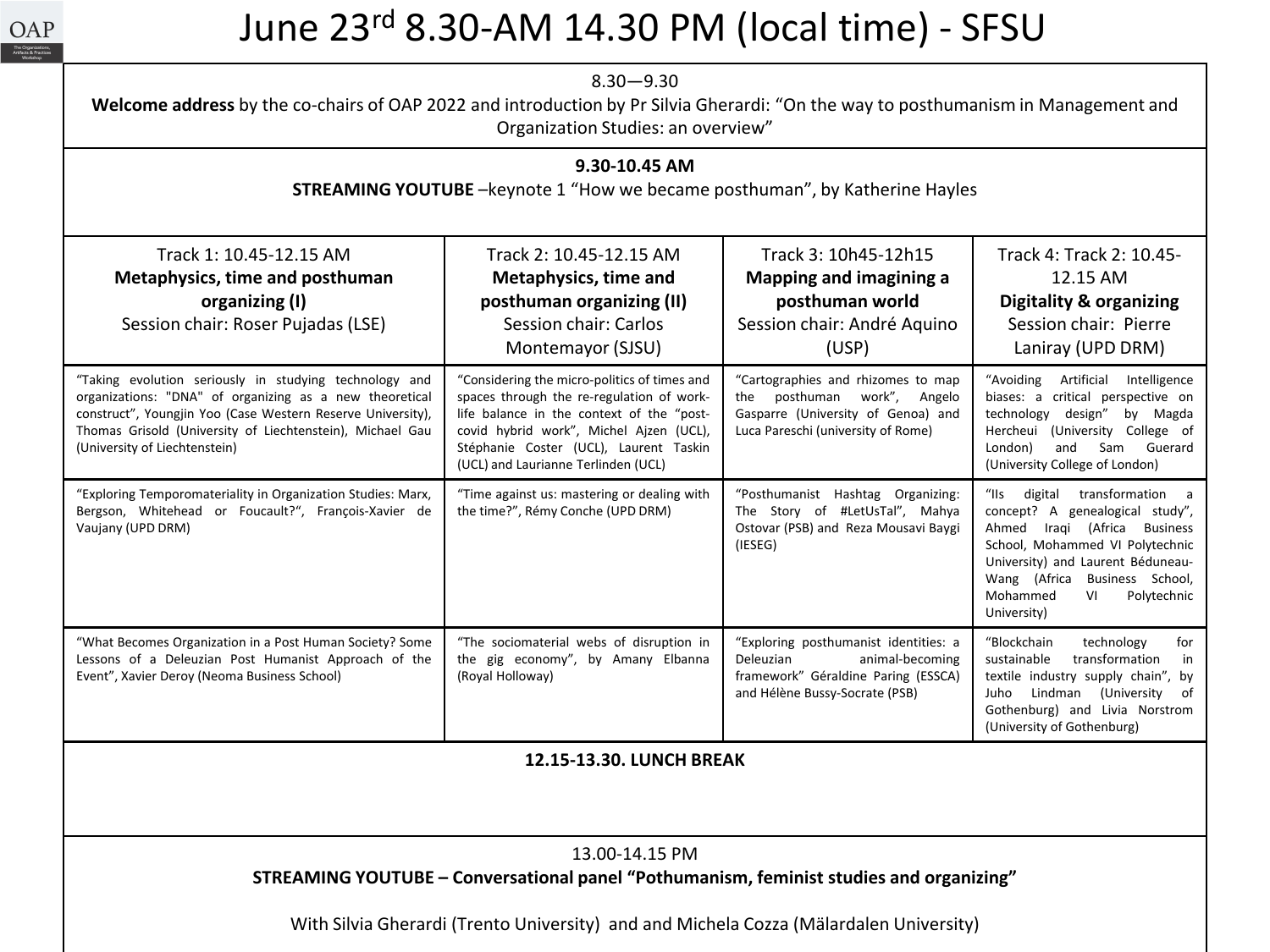

## June 23rd 14.45-18.00 CET - SFSU

#### **14.45-15.30 PM AGORA 1,2,3,4,5**

Conversational space. Time during which questions can be asked independently to academic experts, in specific zoom session. These will be very conversational sessions (no presentations).

| AGORA 1: "Elaborating a<br>Posthumanist stance from<br>Heidegger?"                                                                                                                     | AGORA 2: "The Deleuzian<br>way beyond humanism" |                                                                                                                                                                                                                                                                                                                                                                                                             | AGORA 3: "Managerial<br>apocalypsis as<br>incompleting events" |                                                                                                                                    | AGORA 4: "Cybernetic and<br>posthumanist control"   |                                                                                               | AGORA 5: "Posthuman<br>values, posthuman<br>judgement" |
|----------------------------------------------------------------------------------------------------------------------------------------------------------------------------------------|-------------------------------------------------|-------------------------------------------------------------------------------------------------------------------------------------------------------------------------------------------------------------------------------------------------------------------------------------------------------------------------------------------------------------------------------------------------------------|----------------------------------------------------------------|------------------------------------------------------------------------------------------------------------------------------------|-----------------------------------------------------|-----------------------------------------------------------------------------------------------|--------------------------------------------------------|
| Animator: Robin Holt (CBS)                                                                                                                                                             |                                                 | Animator: Jeremy Aroles<br>(York University)                                                                                                                                                                                                                                                                                                                                                                | Animator: François-Xavier<br>de Vaujany (UPD DRM)              |                                                                                                                                    | Animator: André Carlos<br>Busanelli de Aquino (USP) |                                                                                               | Animator: Carlos<br>Montemayor (SFSU)                  |
| Track 5: 15h30-17.00                                                                                                                                                                   | Track 6: 15.30-17.00                            |                                                                                                                                                                                                                                                                                                                                                                                                             |                                                                | Track 7: 15.30-17.00                                                                                                               |                                                     | Track 8: 15.30-17.00                                                                          |                                                        |
| <b>Stretching temporalities and</b>                                                                                                                                                    |                                                 | Fragility, selves and humanity                                                                                                                                                                                                                                                                                                                                                                              |                                                                | Virtuality, democracy and                                                                                                          |                                                     | <b>Posters session I</b>                                                                      |                                                        |
| human presence                                                                                                                                                                         |                                                 | Session chair: Mark                                                                                                                                                                                                                                                                                                                                                                                         |                                                                | posthumanity                                                                                                                       |                                                     | Session chair: Fabricio Neves (USP)                                                           |                                                        |
| Session chair: Magda Hercheui                                                                                                                                                          |                                                 | Thompson (Exeter University)                                                                                                                                                                                                                                                                                                                                                                                |                                                                | Session chair: Hélène Bussy-                                                                                                       |                                                     | and Pierre Laniray (Université Paris                                                          |                                                        |
| (UCL)                                                                                                                                                                                  |                                                 |                                                                                                                                                                                                                                                                                                                                                                                                             |                                                                | Socrate (PSB)                                                                                                                      |                                                     | Dauphine-PSL)                                                                                 |                                                        |
| "Time to Work and Time to Play: Time-<br>Dependent Spatial Aesthetics in Coworking<br>Spaces for Women", Varda Wasserman<br>(Open University) Sigal Sapir and Michal<br>Fraenkel (HUJ) |                                                 | ethical<br>"Designing<br>more<br>research:<br>Recognizing the researcher vulnerability in<br>the researcher-participant relationship",<br>Yashar Mahmud (SBS)                                                                                                                                                                                                                                               |                                                                | "A thought experiment on future citizen<br>participation through virtual worlds"<br>Clarisse Gomez (USP) and André Aquino<br>(USP) |                                                     | 15 posters (videos can be accessed in our Google<br>drive). Posters will be presented onsite. |                                                        |
| "The Office is everywhere, but where is home<br>now?" by Fiza Brakel-Ahmed (VU)                                                                                                        |                                                 | "Spectacular coloniality in mining<br>conflicts", Frederico Dornellas (Pontifical<br>Catholic University of Minas) and Martins<br>Quintão (Pontifical Catholic University of<br>Minas)                                                                                                                                                                                                                      |                                                                | "Posthuman values and mind/body<br>problems", Carlos Montemayor (SFSU)                                                             |                                                     |                                                                                               |                                                        |
| "Maintaining co-presence through everyday<br>objects and digital artifacts. How non-<br>humans contribute to co-presence in hybrid<br>workplaces", Léo Bancou (UPD DRM)                |                                                 | "Boundary objects in virtual and natural<br>"Between dialogue and execution: A<br>worlds: how they afford multiple selves<br>approach<br>Posthumanist<br>of<br>a<br>participative decision-making practice in<br>about what is possible", Polyana Silva<br>an ultra-hierarchical context", Marine<br>(USP) and André Aquino (USP)<br>De Ridder (ICHEC), Charlotte Durieux<br>(ICHEC), Anne Rousseau (ICHEC) |                                                                |                                                                                                                                    |                                                     |                                                                                               |                                                        |
| 17.00-18.00 PM                                                                                                                                                                         |                                                 |                                                                                                                                                                                                                                                                                                                                                                                                             |                                                                |                                                                                                                                    |                                                     |                                                                                               |                                                        |
| STREAMING YOUTUBE: Panel 2 . "Subjectivity, subjects, asubjectivation and subjectivation: which relevance for poshumanist studies?"                                                    |                                                 |                                                                                                                                                                                                                                                                                                                                                                                                             |                                                                |                                                                                                                                    |                                                     |                                                                                               |                                                        |
| Coordinator: François-Xavier de Vaujany (Université Paris Dauphine-PSL) With: Géraldine Paring (PSB), Christopher Sykes (University of                                                 |                                                 |                                                                                                                                                                                                                                                                                                                                                                                                             |                                                                |                                                                                                                                    |                                                     |                                                                                               |                                                        |
| Wollongong) and Mark Thompson (University of Exeter)                                                                                                                                   |                                                 |                                                                                                                                                                                                                                                                                                                                                                                                             |                                                                |                                                                                                                                    |                                                     |                                                                                               |                                                        |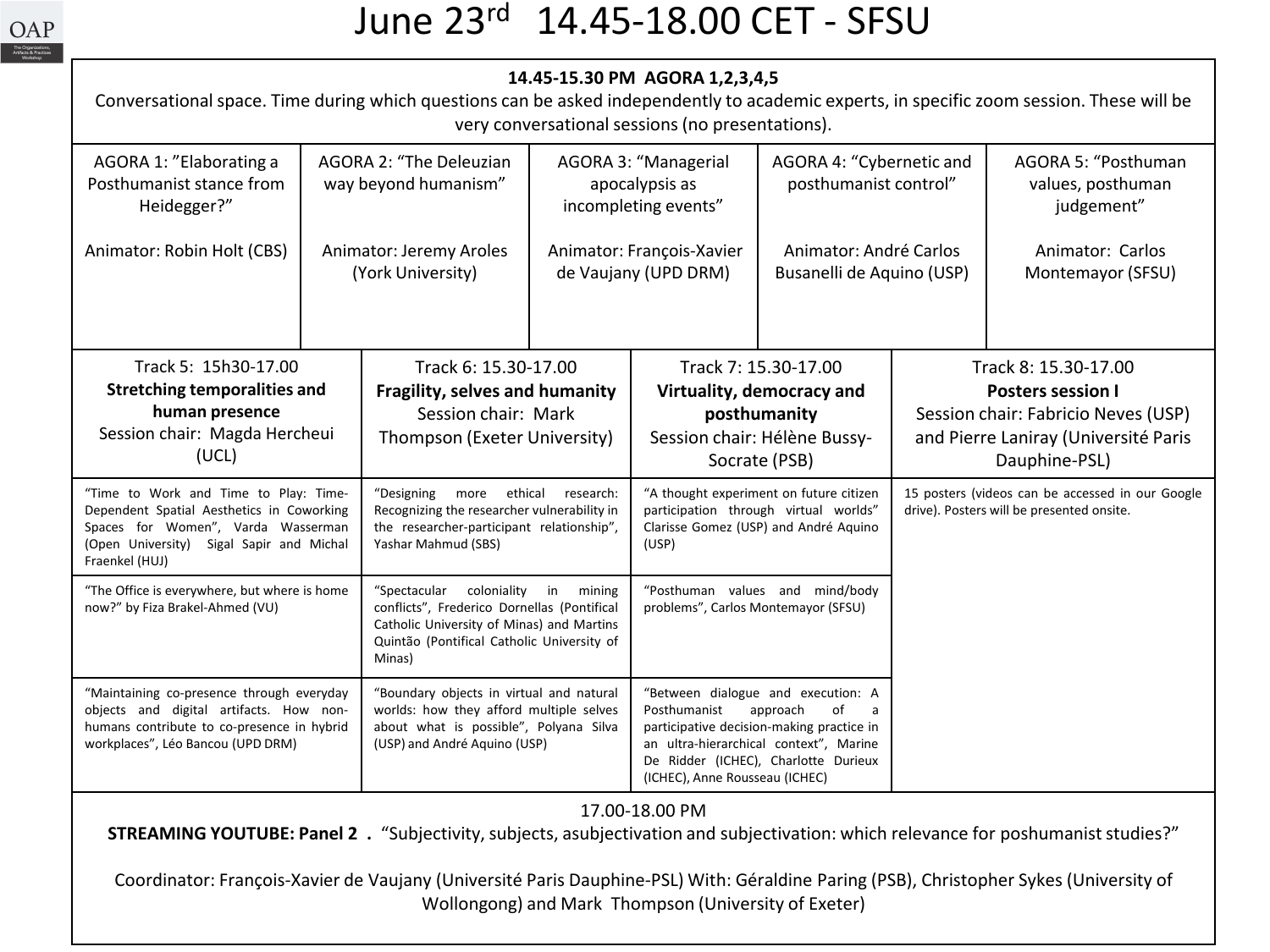

## June 24th 8.30 AM-12.15 PM - SFSU

#### **8.15 AM-9.00 AM AGORA 6,7,8,9**

Time during which questions can be asked independently to academic experts, in specific zoom session. These will be very conversational sessions (no presentations).

| AGORA 6: "Posthumanist<br>practices"<br>Animator: Silvia Gherardi<br>(Trento University)                                                                                                                                                 | AGORA 7: "Verticality,<br>rêverie and poetry<br>with Bachelard"<br>Animator: Pierre<br><b>Guillet de Monthoux</b><br>(CBS, SSE) |                                                                                                                                                        | AGORA 8: "The aesthetic of<br>posthumanism"<br>Animator: Antonio Strati<br>(Trento University) |  | AGORA 9: Blockchain and<br>the becoming of<br>Humanism and<br>Posthumanism<br>Animator: Juho Lindman &                                         | AGORA 10: "The<br>indirect ontology of<br>Merleau-Ponty as a<br>conceptualization of<br>posthuman<br>becoming" |
|------------------------------------------------------------------------------------------------------------------------------------------------------------------------------------------------------------------------------------------|---------------------------------------------------------------------------------------------------------------------------------|--------------------------------------------------------------------------------------------------------------------------------------------------------|------------------------------------------------------------------------------------------------|--|------------------------------------------------------------------------------------------------------------------------------------------------|----------------------------------------------------------------------------------------------------------------|
|                                                                                                                                                                                                                                          |                                                                                                                                 |                                                                                                                                                        |                                                                                                |  | Livia Nördstrom<br>(University of<br>Gothenburg)                                                                                               | Animator: Wendelin<br>Küepers (ICN-ARTEM)                                                                      |
| Track 9: 9 - 10.30 AM<br><b>Posthuman mediations and</b><br>material posthumanism<br>Session chair: Marion Beauvalet<br>(UPD DRM)                                                                                                        |                                                                                                                                 | Track 10: 9-10.30 AM<br>Posthuman, trend,<br>posthumanism as<br>historicity<br><b>Session Chair: François-</b><br>Xavier de Vaujany (UPD<br>DRM)       |                                                                                                |  | Track 12:: 9-10.30 AM<br>Workshop with the metalab "AI and the future of posthumanist<br>management".<br>Coordinator: Julien Malaurent (ESSEC) |                                                                                                                |
| "A posthuman theory of interfacing: the role of<br>digital interfaces in configuring new forms of<br>organizing", by Roser Pujadas (LSE) and Will<br>Venters (LSE)                                                                       |                                                                                                                                 | "Human Justice: Exploring the<br>Functioning of Justice Systems in<br>Increasingly<br>an<br>World", Marco Velicogna (IGSG)                             | Posthuman                                                                                      |  |                                                                                                                                                |                                                                                                                |
| "Posthumanism and sociomaterial organising. The<br>case of Superbergamo's aid practices during the<br>pandemic", Laura Lucia Parolin<br>Covid19<br>(University of Southern Denmark) and Carmen<br>Pellegrinelli (University of Lapland). |                                                                                                                                 | "Organizing care for post-human<br>subjects: Perspectives on future<br>MedTech imaginaries, ethics, and<br>practices", Quentin Guennissel<br>(UPD DRM) |                                                                                                |  |                                                                                                                                                |                                                                                                                |
| "An Assessment of Posthumanism in the light of<br>Edith Stein's Phenomenal Realms of "the<br>Human"", by Gabriel J. Costello (Galway-Mayo<br>Institute of Technology)                                                                    |                                                                                                                                 |                                                                                                                                                        |                                                                                                |  |                                                                                                                                                |                                                                                                                |
| 10.30-11.00 AM Coffee Break                                                                                                                                                                                                              |                                                                                                                                 |                                                                                                                                                        |                                                                                                |  |                                                                                                                                                |                                                                                                                |
| 11 AM-12.15 PM: Keynote II: "The diversity of ontologies at stake in spothumanism", Pr Francesca Ferrando (NYU)                                                                                                                          |                                                                                                                                 |                                                                                                                                                        |                                                                                                |  |                                                                                                                                                |                                                                                                                |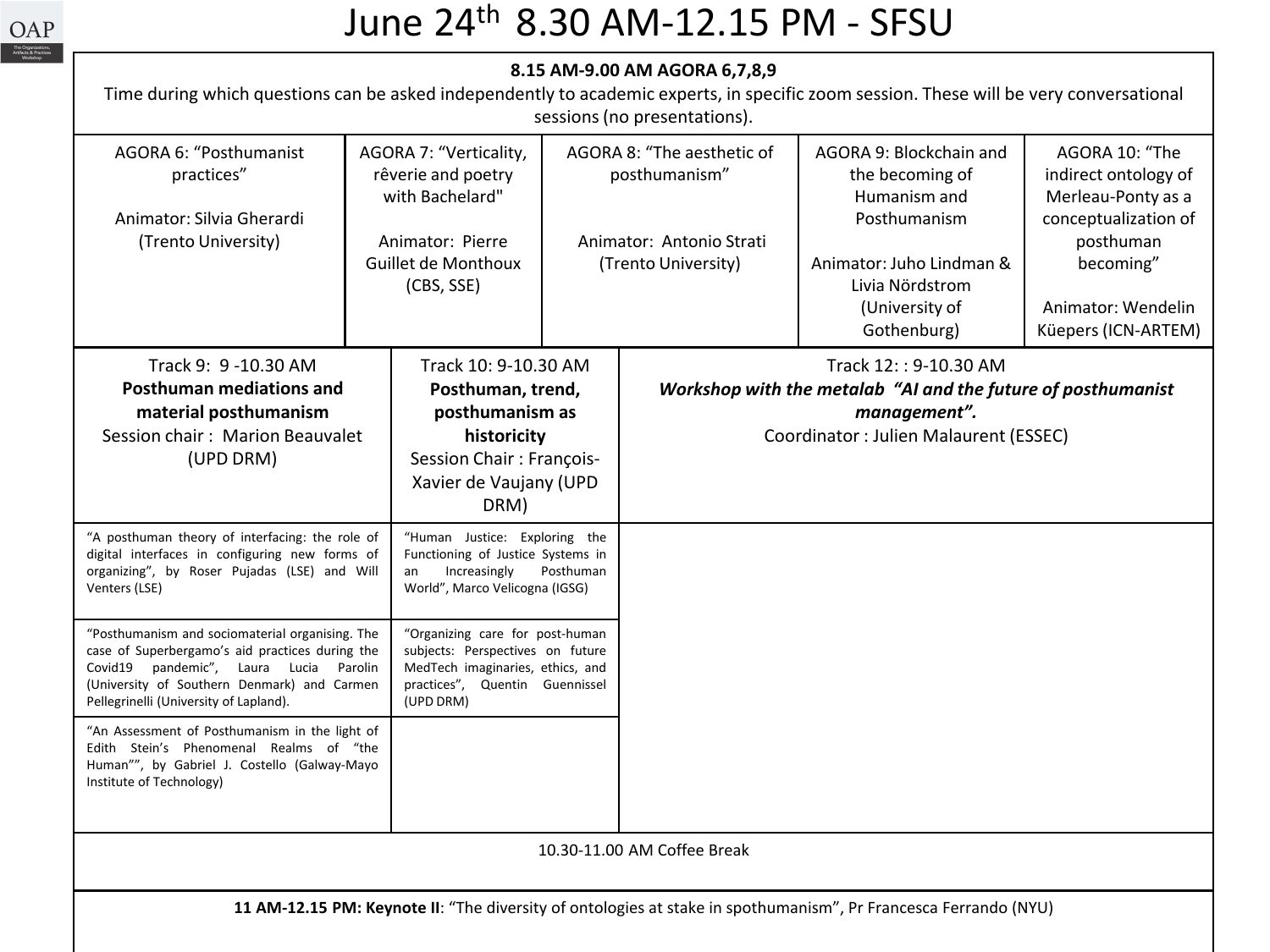

# June 24th 14.00-18.00 PM - SFSU

| Track 13: 14.00-15.30 PM<br>Animality, affects and posthumanism<br>Session chair: Polyana Silva (USP)                                                                         | Track 14: 14.00-15.30 PM<br>Too human or meaningless: existentiality<br>in organizing<br>Session Chair: Juho Lindman (University of<br>Gothenburg)                                                                                                                                                             | Track 15:<br>Session chair:<br>Track 16:: 14.00-15.30 PM<br><b>Posters session 2</b><br>Session chair : Hélène Bussy-Socrate (PSB) & Léo Bancou<br>(UPD DRM) |  |  |  |
|-------------------------------------------------------------------------------------------------------------------------------------------------------------------------------|----------------------------------------------------------------------------------------------------------------------------------------------------------------------------------------------------------------------------------------------------------------------------------------------------------------|--------------------------------------------------------------------------------------------------------------------------------------------------------------|--|--|--|
| "The ethics of biodiversity management: the case of<br>wolves in France", Géraldine Paring (ESSCA)                                                                            | "Towards relational practices of world-making:<br>entrepreneurship<br>from<br>more-than-human<br>$\overline{a}$<br>perspective", Boukje Cnossen (Leuphana University of<br>Lüneburg), Paul Lassalle (University of Strathclyde),<br>Karen Verduijn (Vrije Universiteit), Neil Thompson<br>(Vrije Universiteit) | 15 posters (videos can be accessed in our Google drive)                                                                                                      |  |  |  |
| "Collective Action for a Multispecies World: A<br>compositionist approach to Grand Challenges", Mireille<br>Mercier-Roy (HEC Montréal) and Chantale Mailhot (HEC<br>Montréal) | "Beyond human: data analyst and bullshit jobs",<br>Marion Beauvalet (UPD DRM)                                                                                                                                                                                                                                  |                                                                                                                                                              |  |  |  |
| "Engaging with emotions in sociomaterial practices: An<br>affect-based model of agency" Edouard Pignot (EMLV)<br>and Mark Thompson (Exeter University)                        |                                                                                                                                                                                                                                                                                                                |                                                                                                                                                              |  |  |  |
| 15h30-17h30: STREAMING YOUTUBE: KEYNOTE 3: "Artificial Intelligence and Virtual Reality: An engagement with Vedanta and Yoga", by Pr Anand<br>Jayprakash Vaidya               |                                                                                                                                                                                                                                                                                                                |                                                                                                                                                              |  |  |  |
| 18h-18h30: CONCLUDING DISCUSSION by the co-chairs and two guests                                                                                                              |                                                                                                                                                                                                                                                                                                                |                                                                                                                                                              |  |  |  |